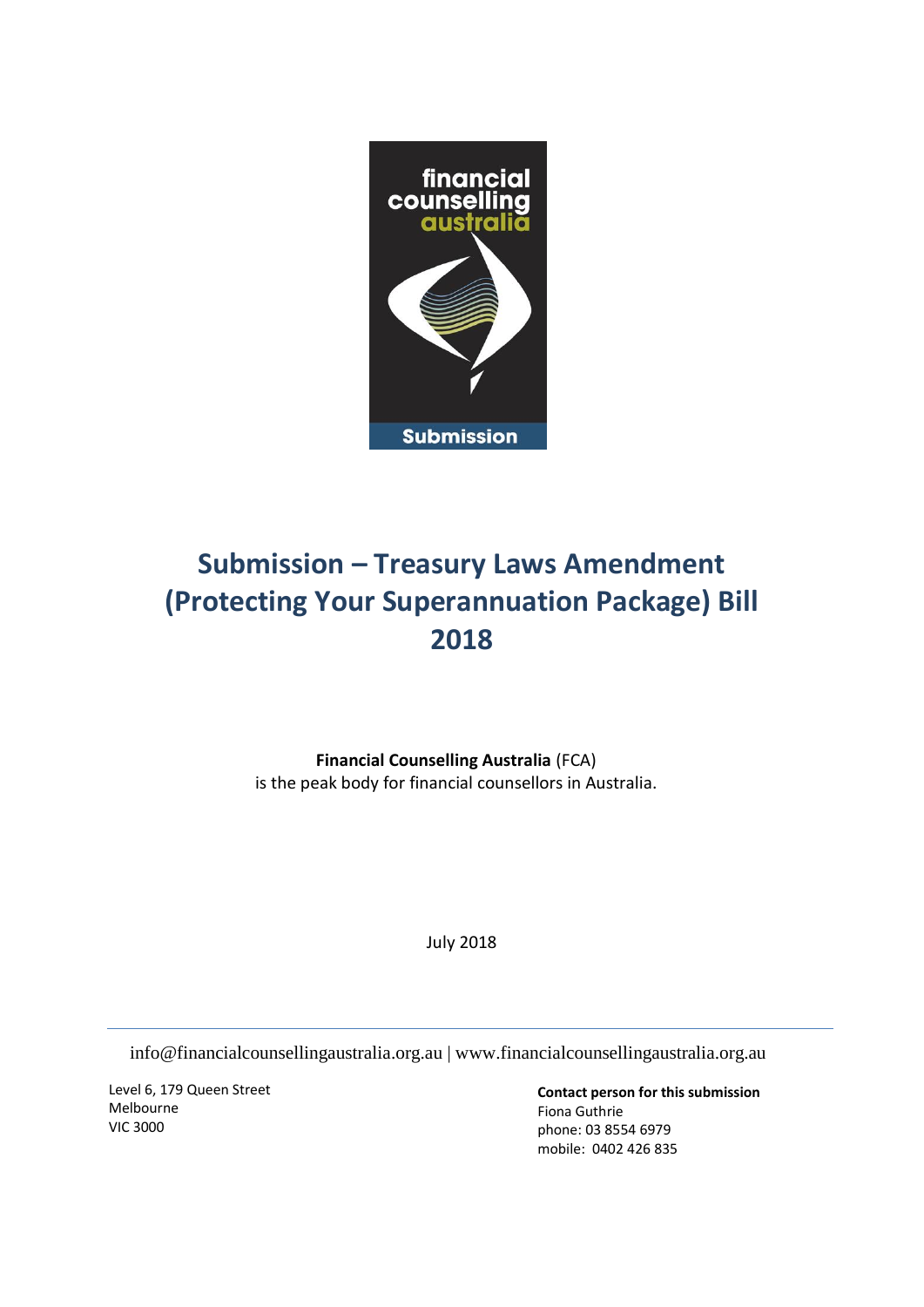#### **About Financial Counselling**

Financial counsellors assist people experiencing financial difficulty. Working in community organisations, they provide advice to help people deal with their immediate financial situation and minimise the risk of future financial problems. Their services are free, confidential and independent.

Financial counsellors need an in-depth knowledge of credit law, bankruptcy law, debt collection law and practices, industry hardship processes and government concession frameworks.

#### **Financial Counselling Australia**

FCA is the peak body for financial counsellors in Australia. FCA's member groups are the State and Territory financial counselling associations. FCA provides a voice for the financial counselling profession and advocates for a fairer marketplace for the clients of financial counsellors.

#### **Contact Person for this Supplementary Submission**

Fiona Guthrie CEO

[info@financialcounsellingaustralia.org.au](mailto:info@financialcounsellingaustralia.org.au)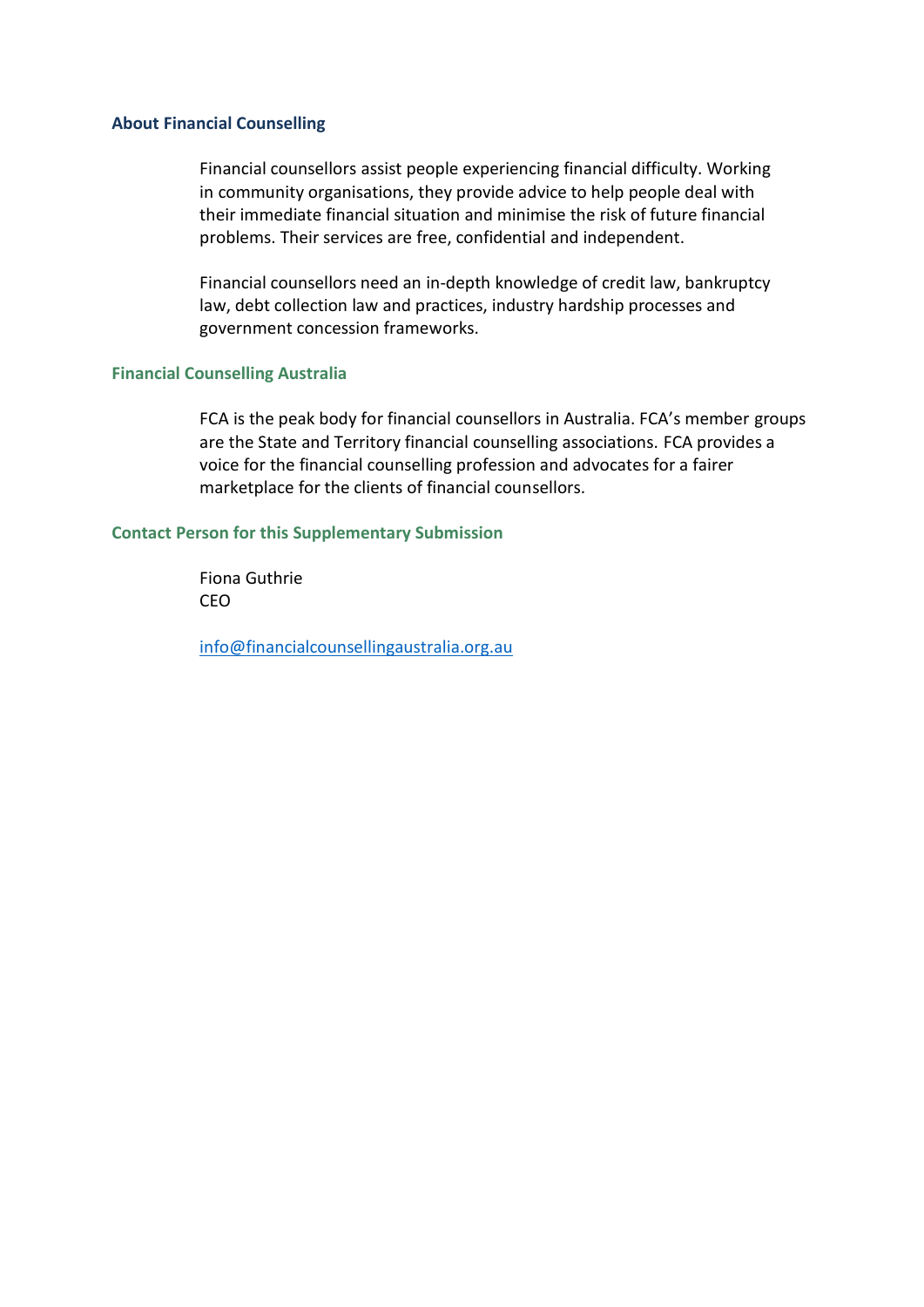## **1 GENERAL COMMENTS**

Financial Counselling Australia (FCA) supports the protecting your superannuation package in principle. FCA considers that these reforms should be a first step of a continuing process to ensure that superannuation grows for all people.

Financial counsellors assist people with issues regarding superannuation which includes:

- Early access to superannuation for financial hardship and compassionate grounds;
- Accessing superannuation when eligible;
- Claims on insurance in superannuation including death benefits and temporary and permanent disability (TPD); and
- Finding lost superannuation and rolling superannuation to other funds.

Financial counsellors see people experiencing financial difficulty and many of those people are on low incomes, have a disability and/or have sporadic work. This means that many people who see financial counsellors have low balances in their superannuation fund and often have multiple funds due to changes of employer.

FCA strongly supports the intention of this legislation to protect low balances in superannuation from erosion by fees. FCA also supports making insurance opt-in for balances under \$6,000 (for inactive accounts only) and for people under 25 years of age.

FCA has had the opportunity to review the previous submissions of Choice and Consumer Action Law Centre on this topic and we support the recommendations made in those submissions. FCA does wish to add further comments as set out below.

## **Recommendations:**

**1. That this reform package is the start of a process of monitoring and reviewing to ensure that super grows for all Australians and the legislative intent is met.**

**2. This reform package should be reviewed a year after implementation**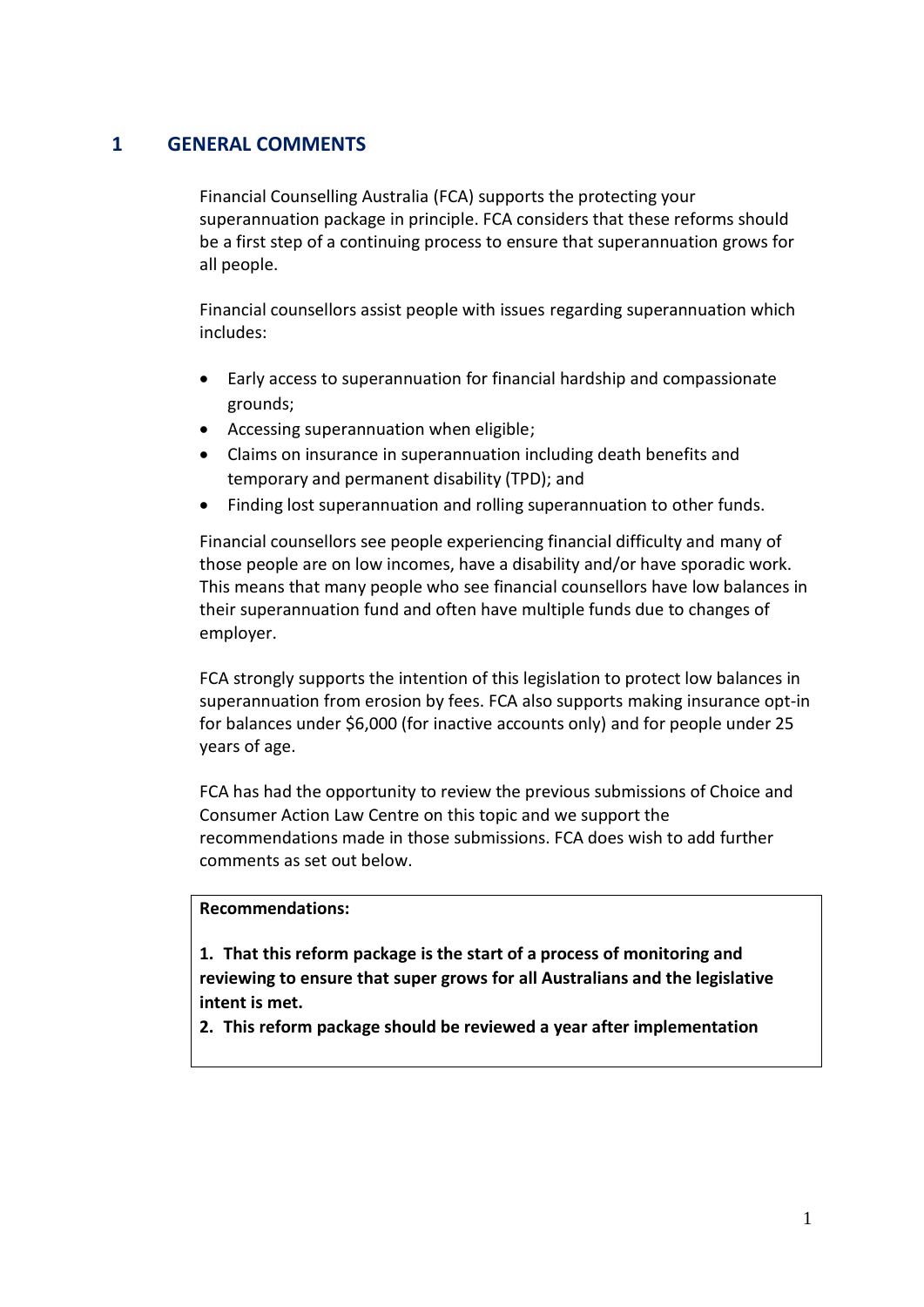# **2 SCHEDULE 1: FEES ON LOW BALANCE SUPERANNUATION ACCOUNTS**

FCA supports the cap of 3% per year (or 1.5% per 6 months) on fees for low balance superannuation funds. The legislative intent of the superannuation system is for people to grow their retirement savings over time. Superannuation that is eroded by fees defeats that legislative intent.

FCA also contends that it is worth considering a cap on fees for higher balances. If the introduction of a cap is effective in arresting the erosion of low balance superannuation funds then the cap should also apply to higher balances, for example, up to \$10,000.

FCA also contends that the cap should be applied yearly and not on a sixmonthly basis. The calculation of the cap should not be over complicated and should be easy to understand and audit. More importantly, having a low balance in any particular year should trigger the cap.

FCA also supports the ban on exit fees. Exit fees stop people from rolling over their superannuation to a better performing superannuation fund and therefore reduce competition. Exit fees stop people from effectively managing their superannuation and improving financial literacy by being able to shop around without penalty.

## **Recommendations:**

**1. The cap should be calculated on a yearly basis to ensure the calculation is easy to understand and audit.**

**2. If the cap is effective in the first year of operation, consideration should be given to increasing the cap for balances up to \$10,000.**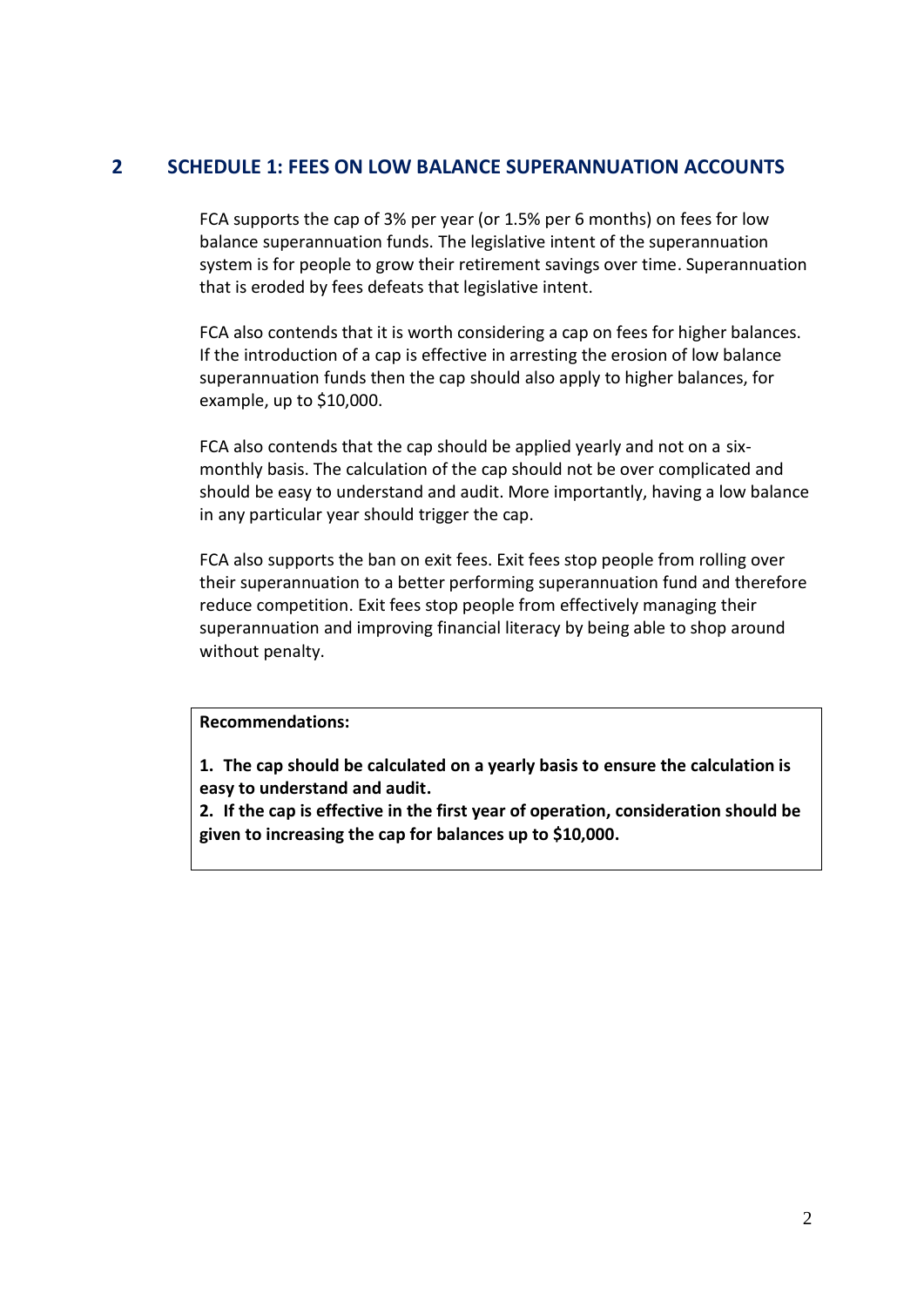## **3 SCHEDULE 2: INSURANCE FOR SUPERANNUATION MEMBERS**

FCA acknowledges that insurance in superannuation can be a low-cost way for people to get access to life insurance, TPD and income protection insurance. However, there is no doubt that insurance premiums erode low balances in superannuation accounts. This means that it is essential that insurance is only sold that is suitable for the member.

FCA is concerned that many people may be paying insurance premiums for insurance that they can never claim on, or is of little, or no value. It is also possible because of lost super and external insurance sales that many people are double insured.

In our experience, many members of superannuation funds have very little understanding about:

- whether they have insurance;
- what the insurance covers;
- what insurance they need in their individual circumstances;
- when they don't need insurance; and
- whether the premiums are competitive.

We appreciate that superannuation funds provide insurance as a safety net for their members but it should not be at the cost of people having suitable insurance or significantly impacting their retirement savings.

FCA supports insurance being opt-in for people under the age of 25, although we would argue that the reasoning for insurance being of little use for people in this age group would equally apply to many young people who are older than 25. For instance, there are many people who have no dependents and no major debts so their insurance needs are very limited. FCA contends that it would be useful to provide information to all people (as part of standard disclosure) on when a person may not need insurance or only limited insurance.

FCA supports the cancellation of insurance for inactive accounts subject to notice being provided to the member. This gives the person an opportunity to consider their insurance needs which may be covered adequately in another fund or with insurance obtained externally.

FCA therefore supports the decision to offer insurance on balances under \$6,000 on an opt-in basis only. However, we remain concerned about possible unintended consequences for people, for example for those in transient work or with carer responsibilities. We agree with Consumer Action Law Centre that the account must be *inactive* for this provision to apply. If that option does not proceed then we contend that the opt-in notice needs to provide information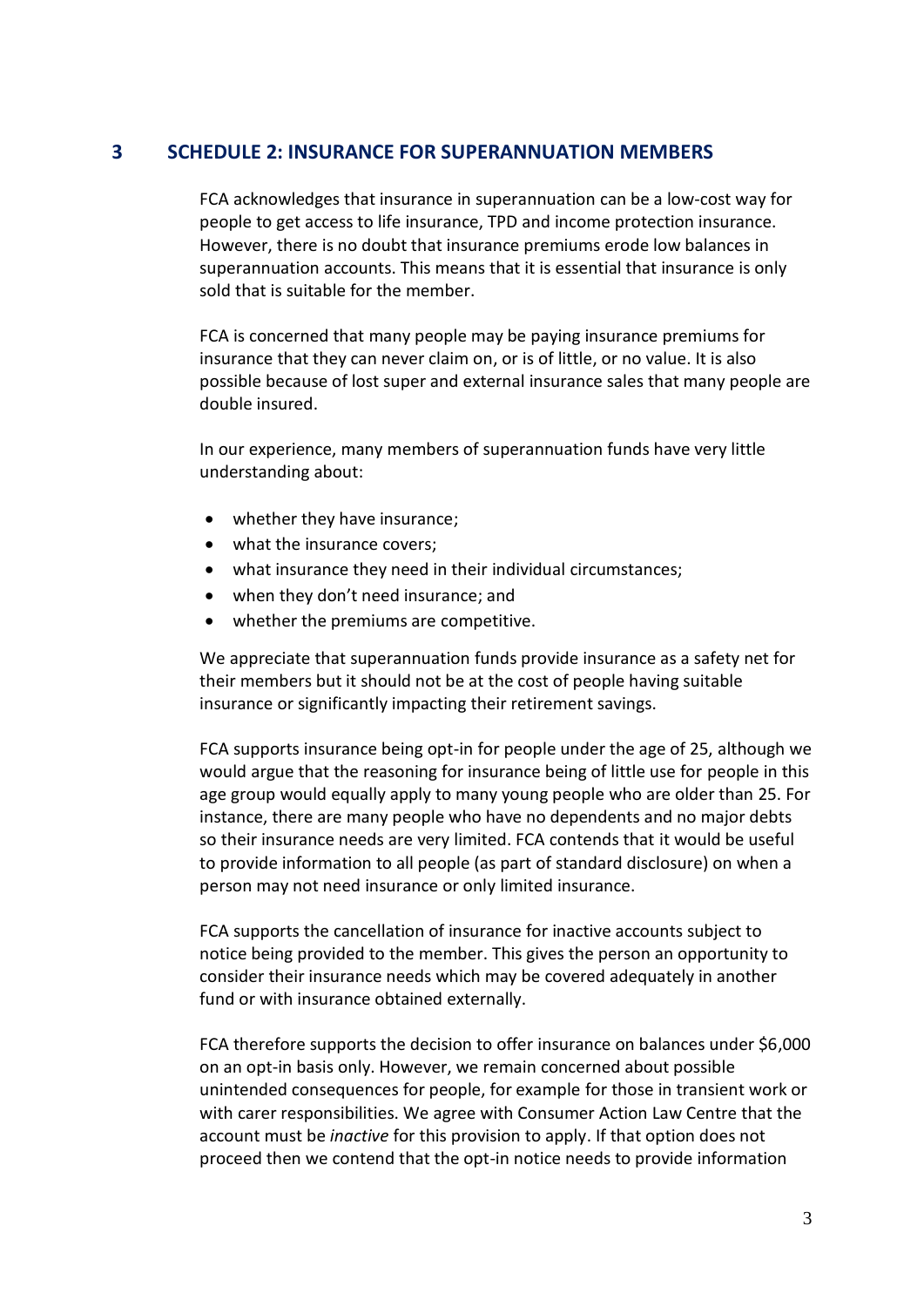about the benefits of opting in, if this is the only insurance that a person may have.

A final concern is that because of recent increased claims on TPD that this insurance is now much harder to successfully claim on. This needs to be monitored closely by ASIC. If members of super are paying for insurance it is essential that it is suitable and meets minimum standards. This issue is of even more importance when it is known that people do not get advice and rarely read the PDS for group insurance.

#### **Recommendations:**

**1. There should be further work on making sure insurance is suitable for members as unneeded and low-value insurance may significantly lower retirement balances over time.**

**2. People under 30 should be provided with basic information about what type of insurance is necessary when a person has no dependents and no significant debts, including that no insurance is a valid option.**

**3. Insurance should still be available for** *active* **accounts under \$6,000 or at least a notice should be provided to affected members describing why they should consider opting-in as this may be their only access to insurance.**

**4. ASIC should review the efficacy of the above reforms to report on any issues that arise.**

**5. The Government should review group insurance policies to ensure they meet minimum standards for cover. If minimum standards are not being met then these standards should be legislated.**

## **4 SCHEDULE 3: CONSOLIDATION OF LOW BALANCE INACTIVE ACCOUNTS**

FCA strongly supports a move to consolidate inactive accounts with active accounts. We support Choice's recommendation that people have access to the Australian Financial Complaints Authority to resolve any disputes with the Australian Taxation Office regarding the transfer of funds.

### **5 ABORIGINAL AND TORRES STRAIT ISLANDER PEOPLE**

Financial counsellors and financial capability workers spend a lot of time assisting Aboriginal and Torres Strait Islander people in regional and remote communities with superannuation issues. There are a number of factors that contribute to this including: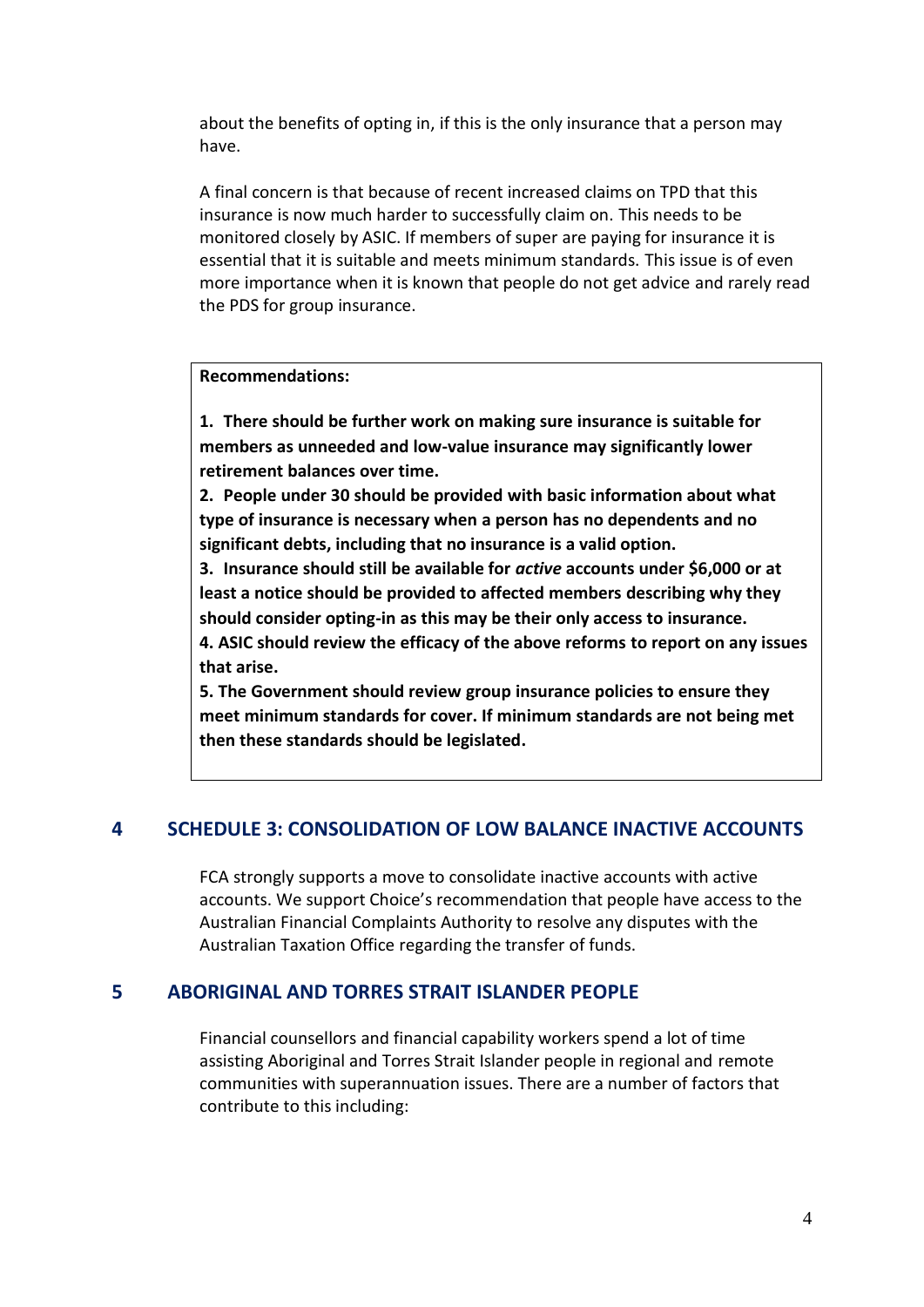- Low numeracy and literacy levels many Aboriginal and Torres Strait Islander people do not understand how superannuation works and cannot interact with the superannuation system without assistance;
- There are problems proving identity because of a lack of identity documents, different spellings on different identity documents, using skin/clan name rather than the name on their birth certificate, identity documents kept with a family member in a different community and lack of access to services due to living in remote communities.

Aboriginal and Torres Strait Islander people have told financial counsellors that they have problems with:

- low balance superannuation funds being eroded to nil by fees and insurance premiums;
- delays and administrative difficulty when dealing with superannuation funds. This includes requests for information they cannot get, difficulty proving identity, contacting the superannuation funds and getting forms processed.
- Getting early access to super on compassionate and hardship grounds. Each super fund has different administrative processes and some funds will not assist at all.

Aboriginal and Torres Strait Islander people are particularly affected by lower retirement income and lower superannuation balances. Aboriginal and Torres Strait Islander people will retire with 27% less income than non-indigenous Australians.<sup>1</sup> Aboriginal and Torres Strait Islander people also earn considerably less income on average.<sup>2</sup> Although exact data is not held on this issue it is reasonable to conclude that Aboriginal and Torres Strait Islander people are disproportionately affected by low superannuation balances. Accordingly, it is expected that the proposed reforms will have a significant effect on Aboriginal and Torres Strait Islanders.

Superannuation funds should be providing culturally appropriate services to Aboriginal and Torres Strait Islander people to meet their needs. This is particularly important with these reforms as it is likely that these changes may cause particular problems for Aboriginal and Torres Strait Islander people. These can include:

language and literacy issues communicating with superannuation fund staff;

<sup>&</sup>lt;u>.</u> 1 See *Indigenous Australians retire with 27% less savings* The Conversation 11/2/16 at http://theconversation.com/indigenous-australians-retire-with-27-less-savings-50840 2 See *The \$450 monthly super threshold hurts indigenous workers: experts* The New Daily 28/7/17 at https://thenewdaily.com.au/money/superannuation/2017/07/28/scrap-needs-450-threshold-closeindigenous-super-gap/